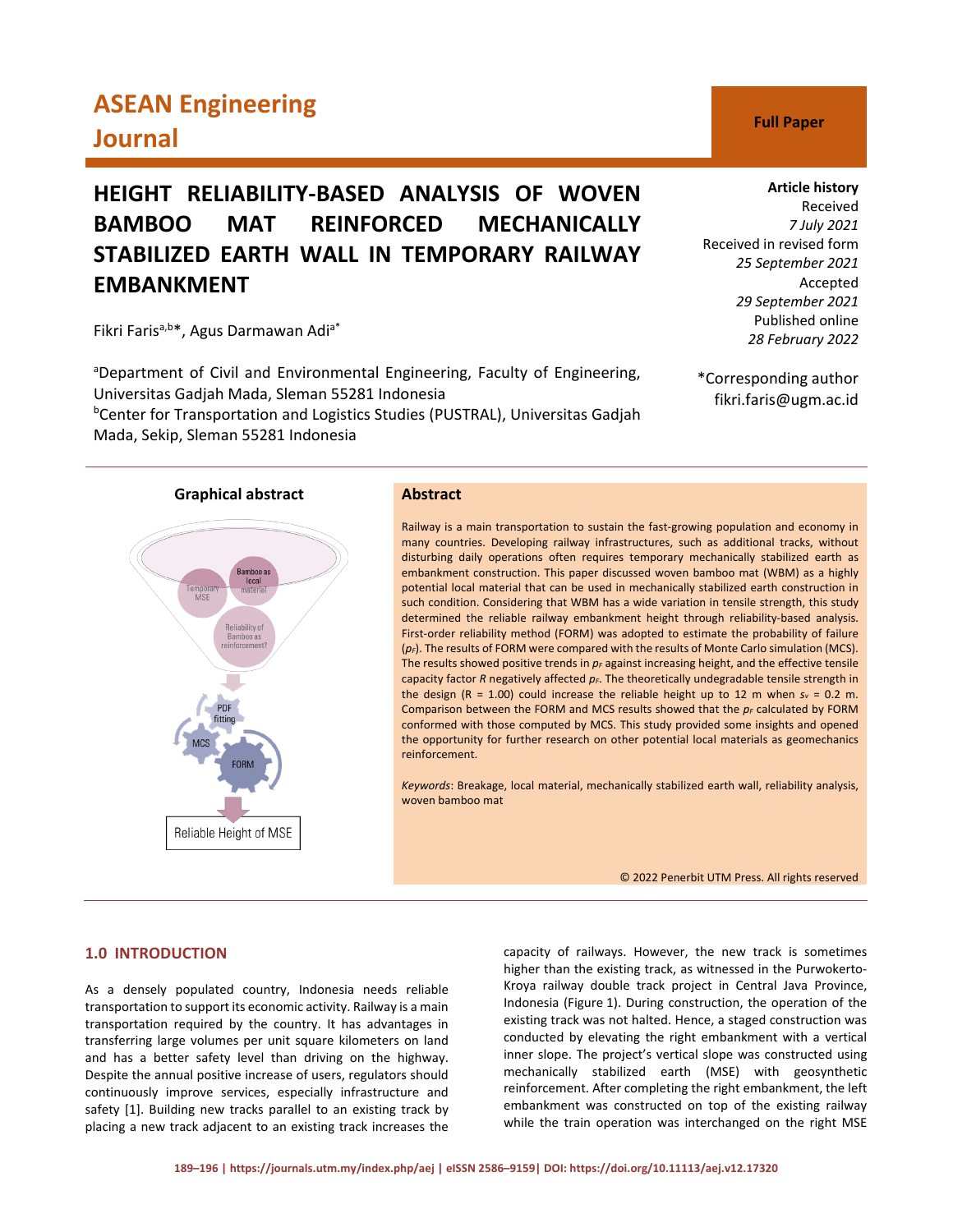reinforced embankment. Finally, the left was completed, and the right MSE inner slope was left buried. However, using geosynthetic-reinforced MSE as temporary construction was deemed inefficient and negatively impacted the environment because of its high carbon emission from manufacturing and delivery transportation.



**Figure 1** The construction phase of Purwokerto-Kroya double track

One method to reduce carbon emission significantly during construction is to maximize the use of local materials and resources that are energy-efficient, sustainable, and environment friendly [2,3]. Bamboo is a popular local material found worldwide, particularly in Asia, Africa, and America. Bamboo has been used for millennia in various applications, including construction, and it is proven to be a sustainable material that is environmentally and economically friendly [4,5].

In the construction sector, traditionally manufactured bamboo ranges from temporary to permanent with various forms. This paper discussed WBM as a highly potential temporary reinforcement material in MSE construction. Reference [6] concluded that substituting the geosynthetic with WBM in the Purwokerto-Kroya railway double track project would reduce the construction cost up to 38% and the carbon emission from the transportation and the manufacturing. Therefore, the utilization of bamboo for similar cases is deemed cost-efficient and environmentally friendly.

Nevertheless, considering that WBM is a natural material, one should be concerned about its wide variety of mechanical properties [7]. The uncertainty of its nature to ensure construction safety should be considered before applying it as a load-bearing material. Some questions may arise regarding its uncertain properties about how high a railway embankment can be built with WBM. Therefore, this study investigated the reliable railway embankment height, considering the wide variation in tensile strength of WBM and the possible risk of failure, through stochastic analysis.

### **2.0 LITERATURE REVIEW**

In general, the performance of bamboo as a construction material has been examined by many researchers for decades. However, few studies characterized the mechanical properties of traditional WBM because it is usually used as a non-structural material, such as in lightweight walls. Reference [8] found through model footing that WBM as reinforcement in sand bed improves bearing capacity, increasing the bearing capacity up to 150% when the reinforcement was placed at a certain depth. Previous studies [6,9] also examined the performance of WBM as temporary reinforcement of MSE through pull-out test and tensile strength test. The test results showed the effectiveness of WBM as temporary reinforcement in both sandy and clayey soils. It emphasized the applicability of the reinforcement on a wide variety of soils. Deterministic analysis was also performed under the applicability of WBM as a replacement of geosynthetic in MSE construction.

In geotechnical engineering, the probabilistic method is usually applied to accommodate the uncertain nature of soil properties to address safety and reliability [10,11]. The probabilistic approach was implemented comprehensively in the geotechnical field through various technics and adaptations [11]. The extensive works to develop reliability analysis in geotechnical problems have been conducted by building spreadsheet software algorithms [11,12,13]. In MSE wall design, Reference [12] developed a reliability procedure to optimize MSE design that used geosynthetic as its primary reinforcement. However, such an approach always considers reinforcement properties as deterministic because it uses well-manufactured geosynthetic. The present study analyzed the reliable WBM MSE wall height through a stochastic approach by considering the probabilistic properties of WBM tensile strength as the controlling factor of maximum possible height. In this study, the reliability analysis adopted first-order reliability method (FORM) to estimate the  $p_F$ . This approach is essential, considering that moderately processed WBM naturally has a wide range of strength value. The possible risk of its application on railway infrastructure was also considered in providing the reliable height of MSE wall reinforced by WBM. FORM required minimal computational effort to yield *Pf*. Rigorous Monte Carlo simulation (MCS) was used for comparison.

#### **3.0 RESEARCH METHOD**

Data regarding the WBM were obtained from [6]. WBM was purchased from Cebongan Village, Godean District, Yogyakarta Special Province, Indonesia. The WBM stripes were taken and slivered from the inner side of *Gigantochloa apus*, with widths between 20 and 35 mm and thickness between 1.5 and 2.5 mm (Figure 2). The tensile strength tests of WBM were conducted per ASTM D 4595-09, which is the Standard Test Method for Tensile Properties of Geotextiles by the Wide-Width Strip Method. The specimen size was 200 mm × 200 mm. In this study, the tests on 32 specimens were performed using a universal testing machine with a capacity of 10 tons. The test specimens were clamped, and the loads were applied with a predetermined speed until the specimen was broken. The strain rate was 2.5 mm/min (10  $\pm$  3%/min as required).



**Figure 2** Specimen of woven bamboo mat (WBM)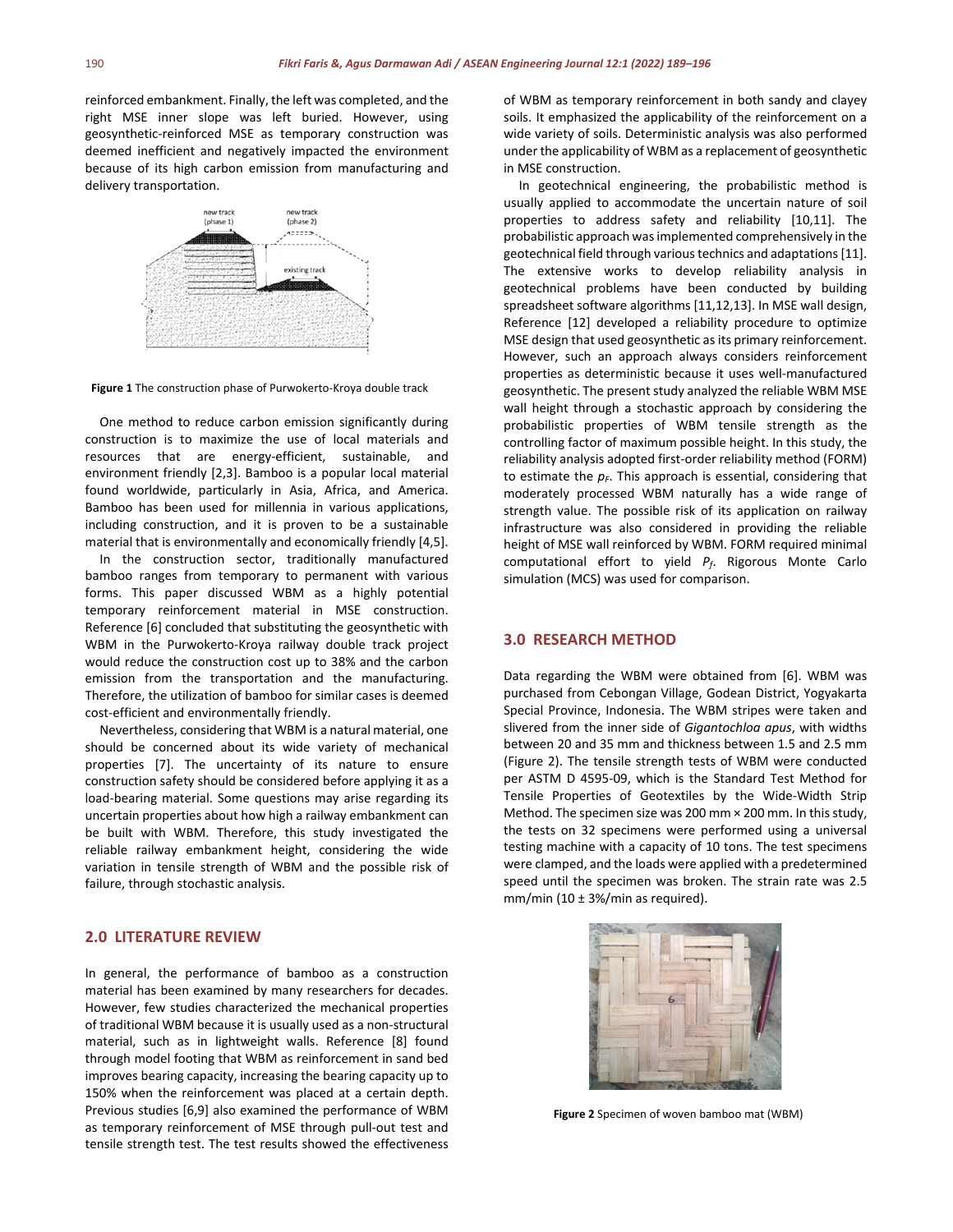#### **3.1 FORM Procedure for Reliability-Based Design**

Spreadsheet-based reliability calculation was performed to deal with the uncertain nature of the material and to measure the reliable height of WBM reinforced MSE wall. The Hasofer-Lind index and FORM were adopted to compromise the uncertainty of soil and the WBM reinforcement. The method is widely used in geotechnical engineering that deals with the uncertain behavior of geo-material and loading conditions [10,11]. References [13,14] demonstrated the method through objectoriented constrained optimization utilizing Microsoft Excel. They showed that FORM could handle various probability distributions between parameters by transforming the distribution to equivalent normal before the calculation. The procedure can accommodate different natures of probability function between contrasting materials, such as soil and reinforcement. Moreover, Reference [15] offered an easy technique to deal with correlated and uncorrelated variables. The procedure is suitable regarding the assumed uncorrelated behavior of soil strength and reinforcement tensile strength.

The applications of probability theory to the geo-mechanical analysis have stated the uncertainties in the form of a reliability index, which is expressed by Hasofer-Lind index *β* as [13]

$$
\beta = \min_{x \in F_b} \sqrt{\left[\frac{x_i - \mu_i}{\sigma_i}\right]^T \left[R\right]^{-1} \left[\frac{x_i - \mu_i}{\sigma_i}\right]}
$$
(1)

where  $x_i$  is the  $i<sup>th</sup>$  random variables,  $\mu_i$  is the equivalent normal mean of the *i th* random variable, *σ<sup>i</sup>* is the equivalent normal standard deviation of the *i th* random variable, *R* is the correlation matrix between standard normal variables, and  $F_b$  is the failure domain. The index is the minimum distance from the mean value point to the limit state surface in the area of reduced variables. The reliability index of Equation (1) was calculated using iterative optimization in Microsoft Excel. Once the index has been determined, the probability of failure  $p_F$  easily can be expressed as

$$
p_F = 1 - \Phi(\beta) \tag{2}
$$

where φ(*β*) is the cumulative standard normal distribution function evaluated at point *β*. The result of  $p<sub>F</sub>$  depends on the probability density function (PDF) of the random variables [16]. In this paper, WBM MSE reliability analysis was considered three-variate non-correlated random variables: internal friction angle of fill material, unit weight of fill material, and tensile strength of WBM. The PDF of random variables related to filling material was considered as lognormal as suggested by [17], whereas that of the tensile strength of WBM was later determined after it had been examined using Kolmogorov-Smirnov normality test.

#### **3.2 Stability Calculation of MSE Wall and Assumptions**

MSE wall is a structure of soil reinforcement that retains lateral working loads. In design practice, the MSE wall should consider the external and internal aspects of stability. External stability analysis treats the reinforcement as homogenous stiff soil mass, evaluated according to the conventional failure mode of gravity wall comprising stability analysis on sliding, overturning, bearing capacity, and deep-seated stability. Meanwhile, internal stability analysis evaluates internal failure through a pull-out test, where the working tensile forces become larger than pull-out resistance and failure by breakage of the reinforcement due to excessive tensile forces [18].

All the analyses mentioned above are essential in the design detail of MSE wall. However, the latter is focuses on the strength of the reinforcement material, which is the most relevant analysis to evaluate WBM performance. Hence, the limit state function of the stability analysis was restricted only to the internal stability considering reinforcement breakage, and the other analysis of MSE wall was assumed to be satisfied.



**Figure 3** Design section of MSE wall for temporary railway embankment

The governing limit state equation of internal stability concerning the breakage of reinforcing material of MSE is defined by the safety factor:

$$
F_b = \frac{T_a}{\Delta P_h} \tag{3}
$$

where  $T_a$  is the allowable tension force per unit width of the reinforcement, and *ΔP<sup>h</sup>* is the horizontal force (kN) depicted on Figure 3. The maximum value of *ΔP<sup>h</sup>* occurs on the second layer of the reinforcement stack. The horizontal force follows the equation

$$
\Delta P_h = K_a (\gamma z + q) s_v \tag{4}
$$

where *Ka* is the active lateral pressure coefficient, γ is the fill unit weight, z is the distance from the crest, *q* is the surcharge load, and  $s_v$  is the vertical distance between layers. The surcharge load was set as a deterministic value as class I railway with a ballast thickness of 73 cm and the railway with a uniform load of 65.8  $kN/m^2$  [6]. When the horizontal load bore by the second layer is considered, *z* follows the equation

$$
z = H - 0.5s_v \tag{5}
$$

*Ka* was determined by using the Rankine equation, assuming the absence of wall friction and horizontal wall crest. For vertical wall, the coefficient of earth pressure follows the equation:

$$
K_a = \tan^2(45 - \frac{\phi'}{2})
$$
 (6)

The allowed tension force per unit width of the reinforcement, *Ta* was derived from the following equation: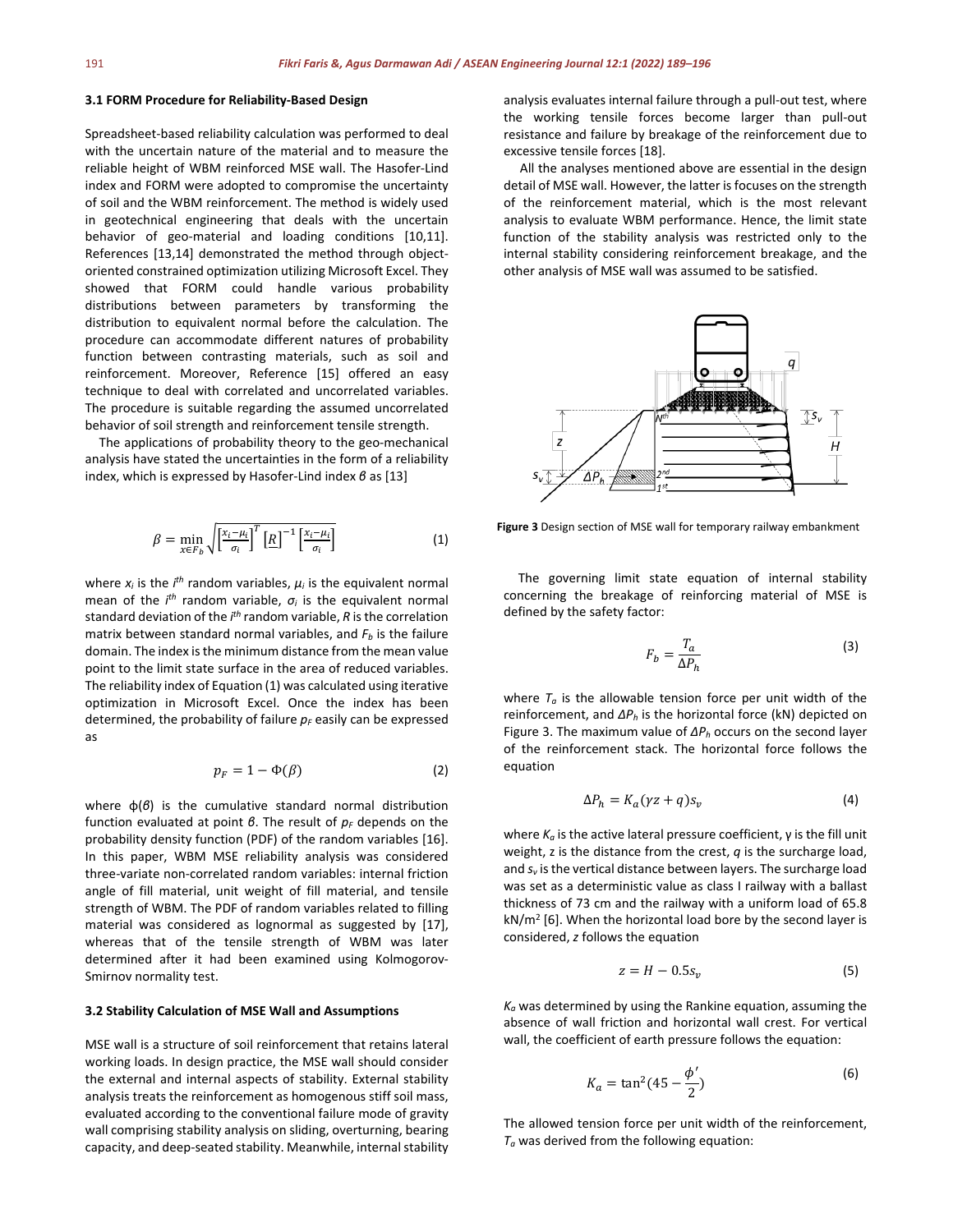$$
T_a = \frac{T_u}{R_t} \tag{7}
$$

where  $T_u$  is the ultimate tension strength per unit width of reinforcement ( $kN/m$ ) and  $R_t$  is the reduction factor regarding tensile strength degradation. In the design of MSE wall using geosynthetic, *Rt* includes three main factors, namely, creep, durability, and installation damage [18], [20]. To simplify, *R* was introduced as factor of effective tensile capacity which is the inversed reduction factor for tensile strength degradation (1/*Rt*). The theoretical value of  $R = 1$  indicates the unchanging tensile strength until the end of design life. The possible value would fall between 0 and 1. Effective tensile capacity factor *R* depicts the remaining tensile capacity at the end of its design life after degradation caused by the factors as mentioned earlier. Good preservation of WBM corresponds to a high value of R factor, and vice versa. However, the effective tensile capacity factor of WBM remains unclear and needs further examination in the future. Kaminski et al. [21] suggested that the main factor controlling the durability of the WBM is the treatment and the exposed environment. Nevertheless, few quantitative studies focused on the tensile strength degradation of WBM. Therefore, we suggest using the varying deterministic R values of 0.25, 0.50, 0.75, and 1.00 to accommodate the application of WBM as temporary construction in future material treatment, field installation, environmental condition, and operational duration. Further study on the tensile strength degradation of WBM and its uncertainty is warranted.

Substituting Equation (4) up to Equation (7), Equation (3) yields the following equation:

$$
F_b = \frac{T_u}{\tan^2(45 - \frac{\phi'}{2})(\gamma(H - 0.5s_v) + q)s_v R_t}
$$
(8)

Equation (8) is the explicit form of the performance function involving the tensile strength of WBM, internal friction angle, surcharge and overburden loads, reinforcement's vertical spacing, and tensile strength reduction factor. While the other parameters were kept deterministic,  $T_u$ , γ, and  $φ'$  were considered as random variables with specific PDF respectively denoted as *x1*, *x2*, and *x3*. The random variables had equivalent normal mean ( $μ_1$ ,  $μ_2$ , and  $μ_3$ ) and equivalent normal standard deviation ( $\sigma_1$ ,  $\sigma_2$ , and  $\sigma_3$ ) with the corresponding subscript to be fit in Equation (1). The characteristics of the variables in the design are summarized in Table 1.

**Table 1** Characteristic of variable in the design of MSE walls against breakage

| Input                                | <b>Notation</b> | Mean | Unit              | COV             |
|--------------------------------------|-----------------|------|-------------------|-----------------|
| <b>Parameters</b>                    |                 |      |                   |                 |
| Unit Weight of<br><b>Backfill</b>    | γ               | 18   | kN/m <sup>2</sup> | 0.05            |
| <b>Friction Angle</b><br>of Backfill | $\phi'$         | 32   | $\circ$           | 0.10            |
| Ultimate                             | Tu.             | 70   | kN/m              | 0.24            |
| Tensile Strength<br>of WBM           |                 |      |                   |                 |
| Train and<br><b>Ballast Load</b>     | q               | 65.8 | kN/m <sup>2</sup> | (deterministic) |
|                                      |                 |      |                   |                 |

#### **3.3 FORM-Based Framework for Estimating Reliable MSE Height**

The framework of reliability-based assessment on this research is presented in Figure 4. The 32 data of WBM tensile test were acquired from Reference [6] and then statistically analyzed to test the normality of the distribution to determine the most suitable PDF. In a non-normal PDF, the statistical parameters were transformed to fit Equation (1). The transformation procedures were described in detail by Low and Tang [14]. In each particular parameter value of *H*, *sv*, and *R*, Excel's add-in optimization program Solver was used to minimize the cell value containing *β* formula by changing the values of random variables *x1* and *x2*, bound by the limit state equation in Equation (7). The values that yield the minimum *β* were denoted as the design points of *x1\**, *x2\**, and *x3\**. The procedure was repeated until the final designated height value was reached. In this research, the final height (*Hfinal*) was limited to 15 m. Iteration was performed by using the simple code in Excel's VBA. The results obtained by FORM were compared with MCS.



**Figure 4** Framework of reliability-based assessment of WBM MSE

### **4.0 RESULTS AND DISCUSSION**

#### **4.1 WBM Tensile Test and Statistical Analysis**

The tensile test results of 32 specimens of WBM are depicted in Figure 5. The figure shows the dispersed results of tensile strength. The data were analyzed by using the goodness-of-fit statistic of Kolmogorov-Smirnov method to test the normality. The test results are provided in Table 2, and the histogram is shown in Figure 6. The null hypothesis of normal distribution can be accepted because the computed p-value is greater than the significance level  $\alpha$  = 0.05. Therefore, the normal distribution was chosen as the best fit PDF function for WBM tensile strength.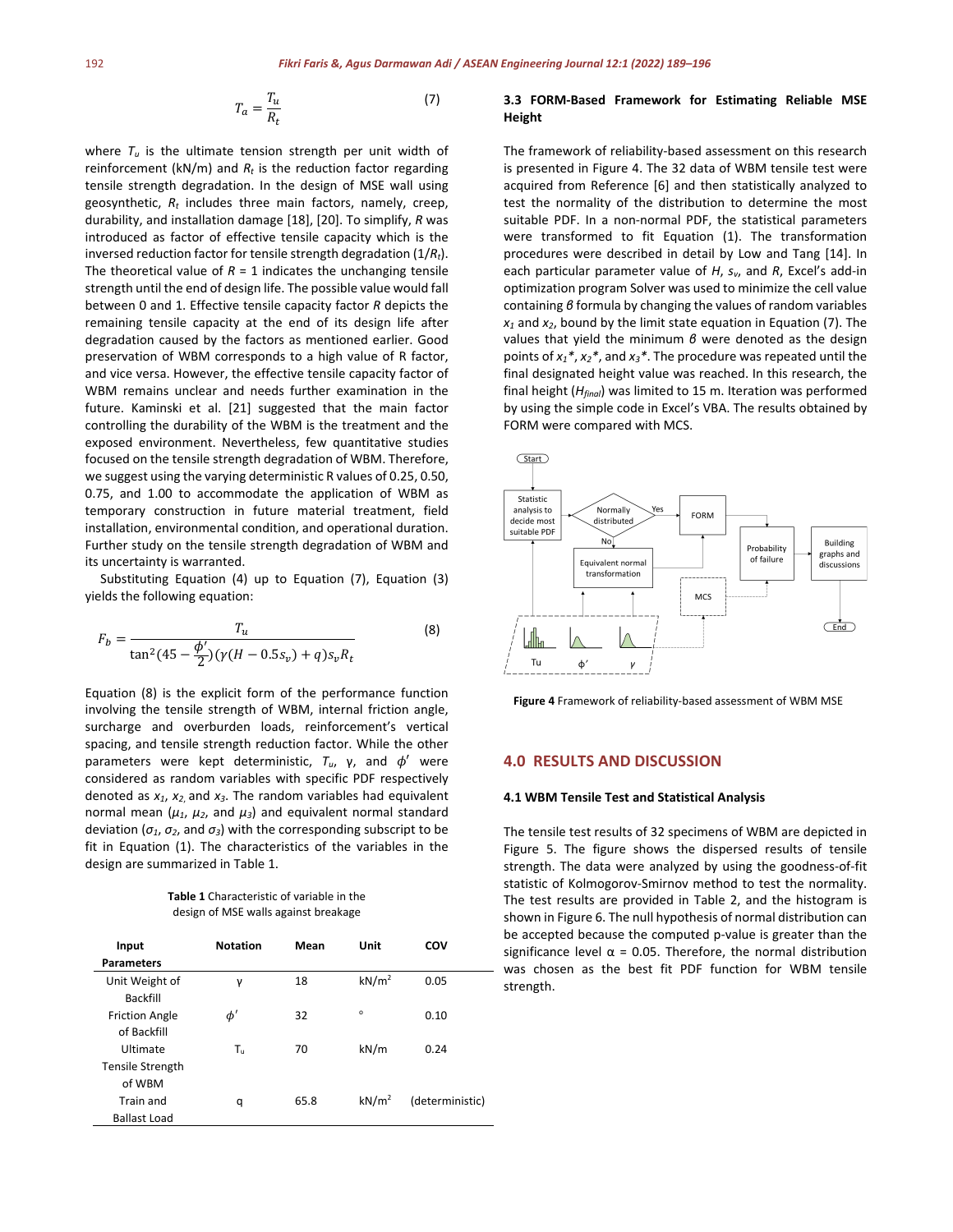

**Figure 5** Plot of specimen number vs. the tensile strength [6]



**Figure 6** Histogram and normal distribution fitting

**Table 2** Kolmogorov-Smirnov test results

| D                    | 0.084 |
|----------------------|-------|
| P-value (Two-tailed) | 0.962 |
| α                    | 0.05  |

Reference [6] performed a detailed causative study on the factors contributing to the wide variation in tensile strength of WBM. This study used the observational method to score each factor regarding ultimate tensile strength. These factors included nodes, weathering, thickness, age, and sliver integrity.

As shown in Table 3, the weathering factor was highly influential on the tensile strength with a frequency of 32.77%. Weathering is closely related to the density level of sclerenchyma tissue that could be reduced due to physical factors (i.e., sun radiation, acidity, and humidity) and biological factors (i.e., pests and molds). The existence of nodes also affects the tensile strength of bamboo mats. It is in line with the findings of [22] that the tensile strength on nodes is lower than that on the internode part.

**Table 3** Frequency of ascribed factors on tensile strength (summarized from [6])

| <b>Tensile Strength Ascribing Factors</b> | Frequency (%) |  |
|-------------------------------------------|---------------|--|
| Weathering                                | 32.77         |  |
| Node                                      | 26.28         |  |
| Age                                       | 18.35         |  |
| <b>Thickness</b>                          | 14.58         |  |
| Sliver integrity                          | 8.01          |  |

#### **4.2 Sensitivity Analysis**

The sensitivity analysis of  $p_F$  was conducted regarding the statistics of the random parameters. In general, information from the sensitivity analysis is valuable for design consideration. In the perspective of reliability analysis, the sensitivity also determines the most significant statistical components of the parameter. Consequently, a large amount of data needs to be collected to designate the best statistical inference for the most influential variables. The reliability sensitivity analysis fundamentally refers to mean and standard deviation that can be expressed by Equation (9) and Equation (10) as the changing  $p_F$  over the changing mean and standard deviation, respectively:

$$
\frac{\delta p_F}{\delta \mu_i} \tag{9}
$$

$$
\frac{\delta p_F}{\delta \sigma_i} \tag{10}
$$

The one-factor-at-a-time technique, a simple approach that involves varying one examined factor and retaining the other factors at their baseline values [23], was used in the sensitivity analysis. Any changes observed can be ascribed to the alteration of a single parameter. The baseline parameters used in the analyses are the same as those summarized in Table 1. This approach is suitable for uncorrelated parameters, as assumed in this study.



**Figure 7** Comparison of reliability-based sensitivities calculated with FORM and Monte Carlo simulation (MCS) for MSE wall height H = 2.5 m, layer spacing *sv* = 0.2 m, and effective tensile capacity factor *R* = 0.75

Figure 7 compares the sensitivity generated with FORM and MCS for a particular height and vertical distance between layers (*sv*). The sensitivities were computed using FORM and MCS by addressing the analytical limit state function of Equation (7). The probability of failure  $p_F$  in the MCS was calculated as the ratio of total cases with  $F_b < 1.0$  over the total number of runs. The minimum number of MCS runs was the number of random variables multiplied by 10 times the target  $p_F$  as per Reference [24]. Hence, the performed number of the simulation was  $5.0 \times$ 10<sup>5</sup> for each scenario. The comparisons between the MCS and the FORM sensitivity are shown in Figure 7 for a height and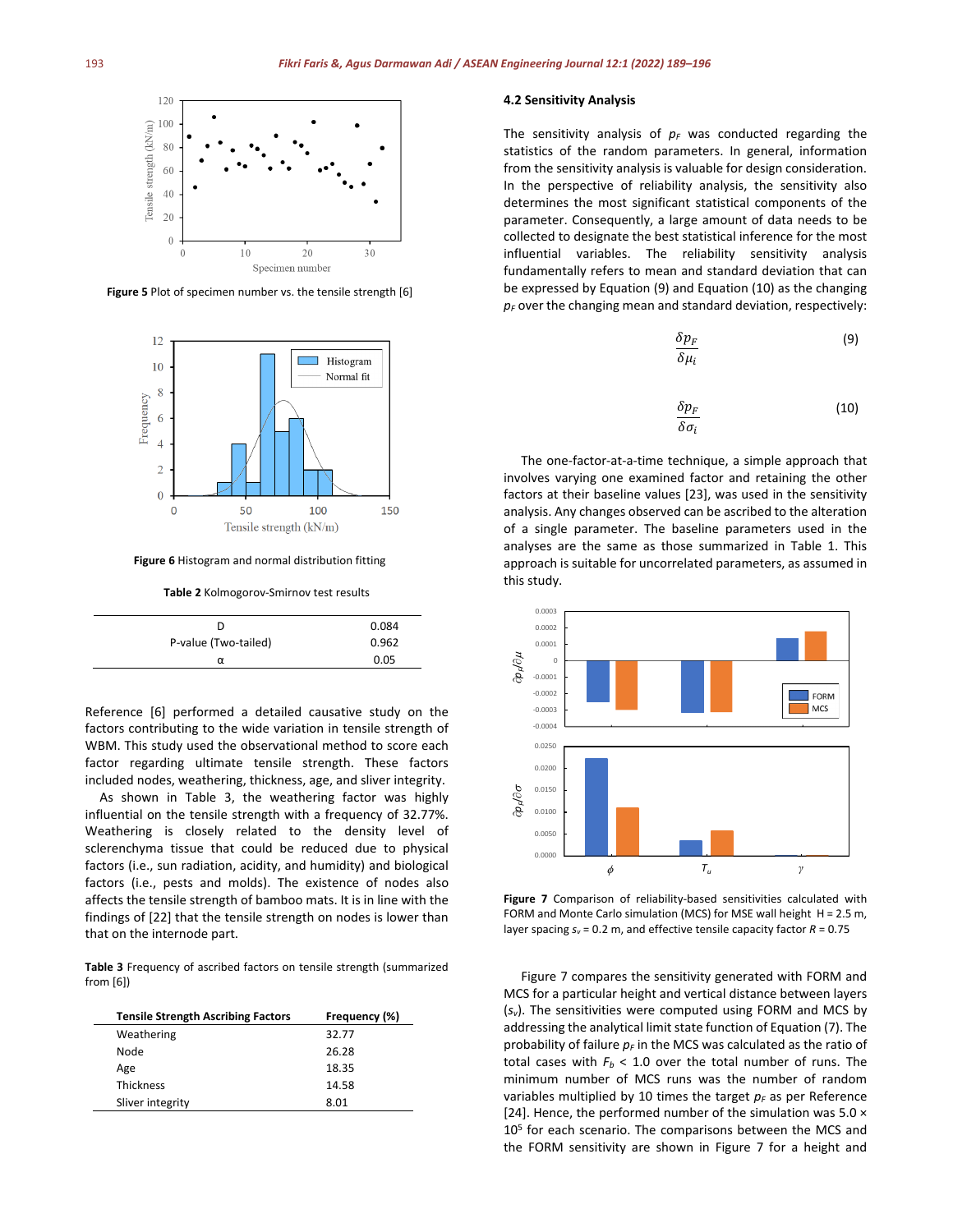vertical distance between layers (*sv*). It suggests that the FORM performed reasonably under the studied conditions. Some minor discrepancies were noticed, but overall trends were consistent for both analyses.

As shown in Figure 7, the change in the mean of internal friction angle and WBM tensile strength was negatively correlated with the  $p_F$ . It was shown by the negative value of ∂*p*F/∂µ for both parameters. This result indicates the importance of having high-strength fill material and good-quality WBM. Meanwhile, the unit weight of fill material positively correlated with the  $p_F$  because it contributes to the soil lateral pressure according to Equation (4). Although it is not as significant as material strength, utilizing lightweight fill material could be a good practice.

The change in  $p_F$  with the change in standard deviation ∂*p*F/∂<sup>σ</sup> is depicted in Figure 7. Thus, a wide variety of the internal friction angle of the fill material could severely increase the  $p_F$ , whereas the material fill unit weight was not significant for the case. The results indicate that the  $p_F$  can be reduced by choosing homogeneous selected fill and conducting strict monitoring on compaction work. In the case of WBM, the change in standard deviation over  $p_F$  also correlated positively. Gaining a standardized WBM product is difficult, considering it is a traditionally manufactured nature-derived material. Therefore, the reliability of WBM as an alternative construction material must be evaluated, given its wide variety.

#### **Reliability Analysis**

Utilizing WBM as an alternative material for MSE wall reinforcement needs particular concern regarding the relatively high uncertainty of the tensile strength. A reliability-based analysis using FORM was conducted by involving other uncertainties from the fill material, such as friction angle and unit weight. The analysis considered a series of effective tensile capacity factor assumptions *R* (as described in section 2.2) and applicable values of *sv* to examine the reliable height of MSE.



**Figure 8** Plot of height of MSE, *H* against probability of failure,  $p_F$ . (a)  $s_v = 0.2$  m; (b)  $s_v = 0.3$  m; (c)  $s_v = 0.4$  m; (d)  $s_v = 0.5$  m.

The reliable MSE height significantly depends on the material strength as depicted in the variation of the effective tensile capacity factor, *R* in the analysis. If the *R* is 0.25, then the WBM is inapplicable in any values of *sv*; if the theoretical maximum *R* is 1, then the reliable height can be increased up to 12 m. Therefore, good preservation on WBM could plausibly increase the reliable height of constructed MSE. Reducing *sv* could also be implemented in the design to improve the reliable height. However, this procedure increases the construction cost and makes WBM less attractive than common geosynthetic.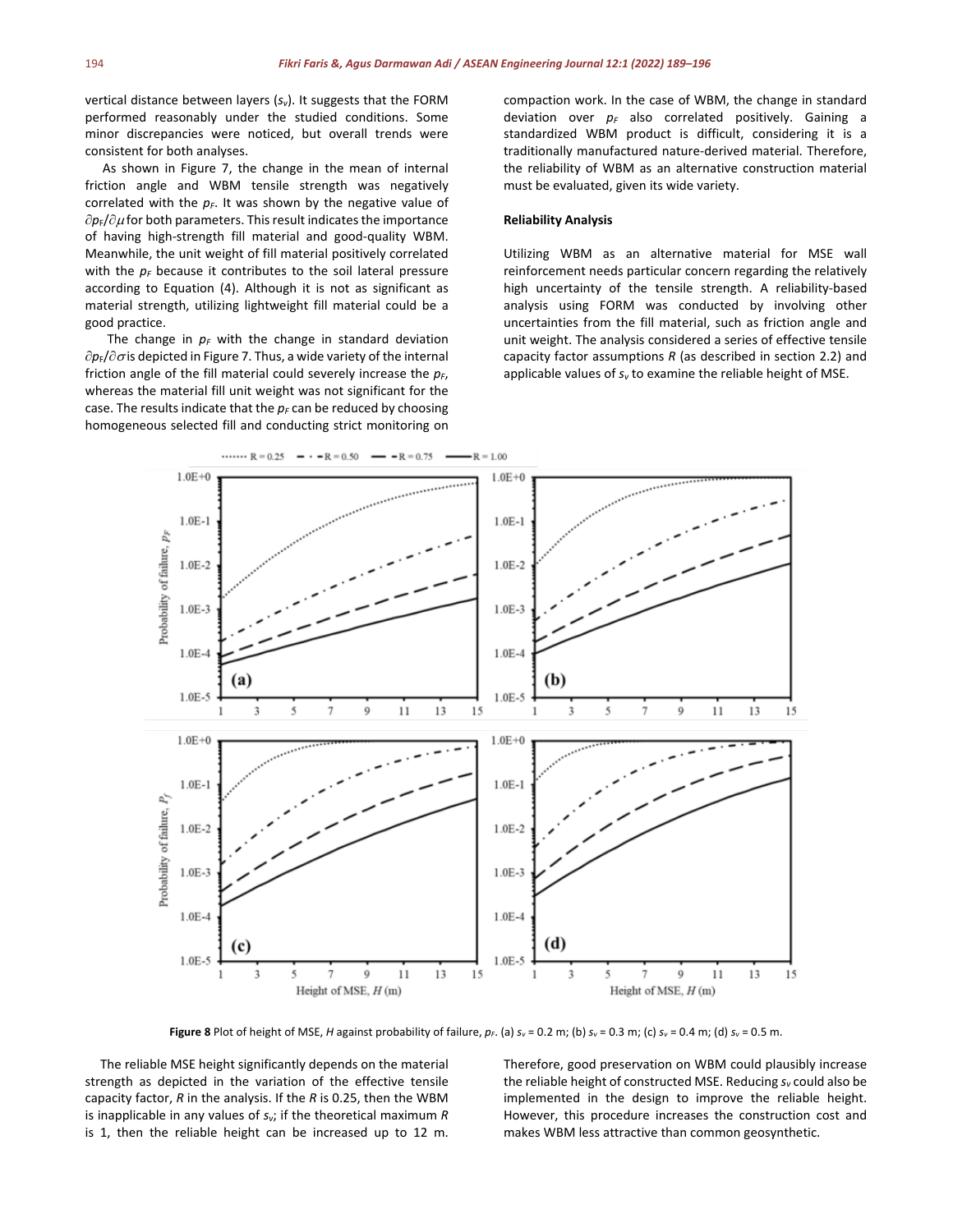Either Figure 8 or Table 4 can be practically used to plan the MSE wall using WBM reinforcement. For instance, if the effective tensile capacity factor *R* is 0.5 and *sv* equal to 0.2 m, then Figure 8a can be used by taking the horizontal line from  $p_F = 1.0 \times 10^{-3}$ in the ordinate. The intersection of the horizontal to line  $R = 0.5$ can be projected to the abscissa to obtain the value of *HR*. Alternatively, Table 4 can also be used. From both ways, the suggested reliable height of MSE would be less than 4.00 m. If the height is more than *HR*, then further engineering measurement should be conducted. The measurements can either conducting preservation techniques to increase the effective tensile capacity factor  $R$ , decreasing  $s<sub>v</sub>$  (if still possible), or combining the MSE wall reinforcement by geosynthetic at the bottom layers. Further studies about the effective preservation technique to increase effective tensile capacity at the end of the design life of WBM are essential.

| Table 4 Maximum reliable height ( $H_R$ ) of MSE based on $p_{Fmax}$ = 1.0 $\times$ 10 <sup>-3</sup> |  |  |
|------------------------------------------------------------------------------------------------------|--|--|
|------------------------------------------------------------------------------------------------------|--|--|

| Sν   | $H_R(m)$   |            |            |            |  |
|------|------------|------------|------------|------------|--|
|      | $R = 0.25$ | $R = 0.50$ | $R = 0.75$ | $R = 1.00$ |  |
| 0.20 | N/A        | 4.00       | 8.00       | 12.00      |  |
| 0.30 | N/A        | 1.50       | 4.00       | 7.00       |  |
| 0.40 | N/A        | N/A        | 2.50       | 4.50       |  |
| 0.50 | N/A        | N/A        | 1.00       | 2.50       |  |



Figure 9 Plots of  $p_F$  calculated with FORM against Monte Carlo simulation (MCS) for various MSE wall heights and effective tensile capacity factors

#### **5.0 CONCLUSION**

This paper presents a reliability-based analysis of WBM reinforced MSE walls for temporary railway embankment, focusing on the breakage failure of WBM as a natural material. The uncertainties in the material property of the backfill and the reinforcement tensile strength were quantified. The reliable maximum height of the MSE wall was determined considering the system failure probability bounds. Based on the research results, the following conclusions are drawn:

- 1. Sensitivity analysis revealed that the mean of the internal friction angle of the fill material and WBM negatively correlated with the probability of failure  $p_F$  that is believable, whereas the unit weight of the fill material positively correlated with the  $p_F$ . Regarding the standard deviation, the change in the standard deviation of material strength could increase the  $p_F$ , whereas the material unit weight was nearly insignificant for the case.
- 2. Reliability-based analysis by FORM showed believable positive trends of the  $p<sub>F</sub>$  against increasing height, whereas the effective tensile capacity factor *R* negatively affected the  $p_F$ . When the *R* was 0.25, the WBM was inapplicable in any values of layer vertical distance. The theoretically undegradable tensile strength in the design (*R* = 1.00) could increase the reliable height up to 12 m when  $s_v = 0.2$  m.
- 3. Comparison between the results of FORM and MCS showed that the results of FORM agree with those of MCS, whereas less computational effort is required by FORM than MCS.

The system reliability assessment in this study focused on the reliable height of MSE while considering the uncertainty feature of manufactured WBM as a conventional geosynthetic replacement. This study provided some insights and opened the opportunity for further research on other potential local materials as geomechanics reinforcement.

#### **Acknowledgement**

The authors thank the Civil and Environmental Engineering Department, Faculty of Engineering, Universitas Gadjah Mada for their support of our research. A special thank is due to Ms. Amalia Faris for her language editing and suggestions.

#### **References**

- [1] T.Y.D. Pamungkas, and I. Muthohar. 2017. "The issues of track maintenance management in Indonesia (based on study of the British railways)," *Journal of the Civil Engineering Forum*, 3(1): 51–60, doi: 10.22146/jcef.26573
- [2] A. Padilla-Rivera, B. Amor, and P. Blanchet. 2018. "Evaluating the link between low carbon reductions strategies and its performance in the context of climate change: a carbon footprint of a wood-frame residential building in Quebec, Canada," *Sustainability*, 10: 1–20, doi: 10.3390/su10082715
- [3] B.V.V. Reddy, 2009. "Sustainable materials for low carbon buildings," *International Journal of Low-Carbon Technologies*, 4(3): 175–81, doi: 10.1093/ijlct/ctp025
- [4] H.F. Archila-Santos, M.P Ansell, and P. Walker, 2012. "Low carbon construction using Guadua Bamboo in Colombia," *Key Engineering Materials*, 517: 127–34, doi: 10.4028/www.scientific.net/KEM.517.127
- [5] E.Z. Escamilla, H.F. Archilla, D.A. Nuramo, and D. Trujillo, 2019. "Bamboo, an engineered alternative for buildings in the global south," *Bioclimatic Architecture in Warm Climate*, 397-414, doi: 10.1007/978- 3-030-12036-8\_15
- [6] N.A. Sasmayaputra, 2017. *Aplikasi anyaman bambu sebagai temporary reinforced soil retaining wall badan jalan kereta api: Application of Bamboo mat as a temporary reinforced soil retaining wall in a railway bed*. Thesis (Master's), Universitas Gadjah Mada, Yogyakarta, Indonesia,
- [7] J.J.A. Janssen, 1995. *Building with bamboo*, Practical Action Publishing, United Kingdom,
- [8] K.S. Akhil, N. Sankar, and S. Chandrakaran, 2019. "Behaviour of model footing on bamboo mat-reinforced sand beds," *Soils and Foundation*,